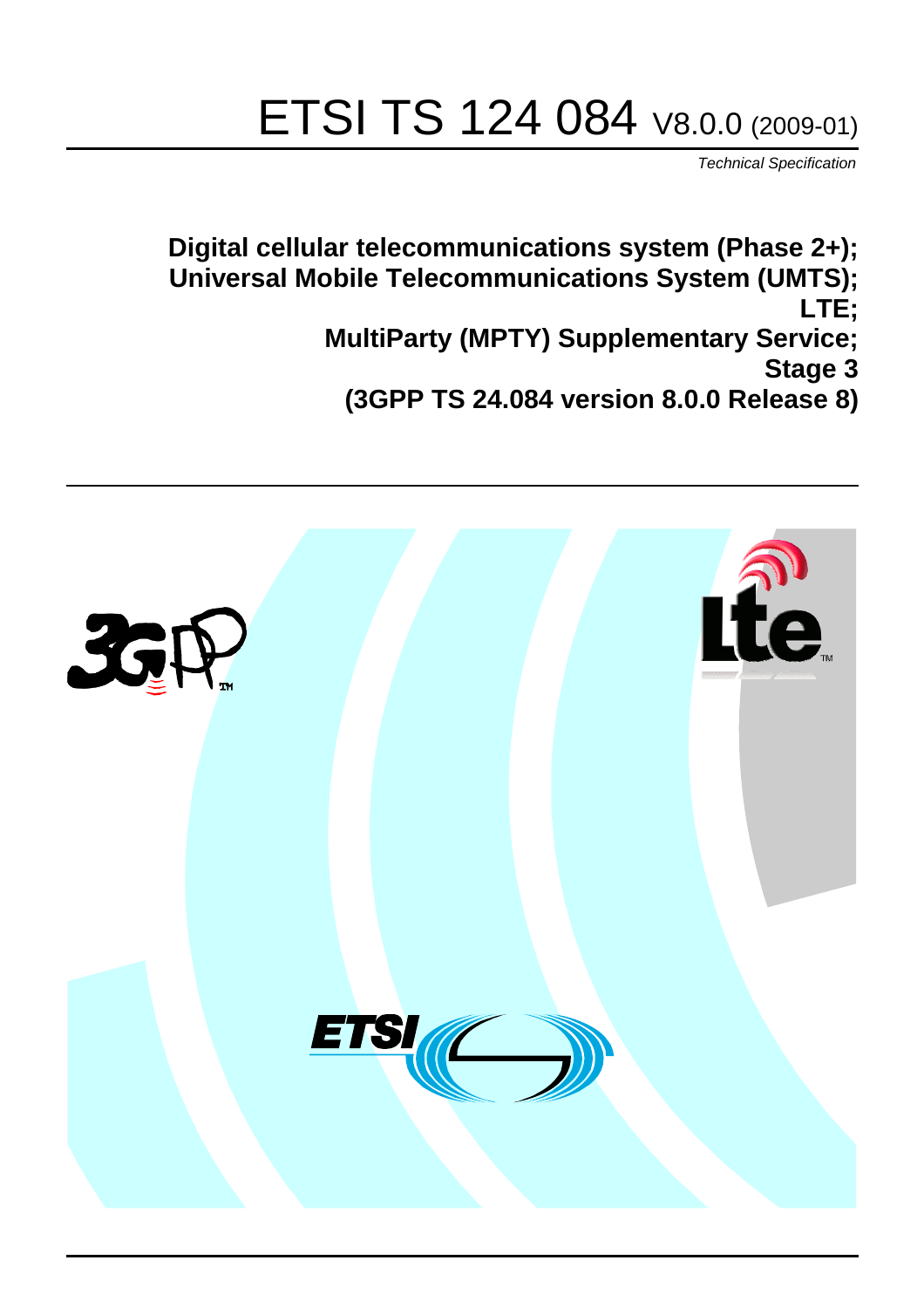Reference RTS/TSGC-0424084v800

Keywords GSM, LTE, UMTS

#### *ETSI*

#### 650 Route des Lucioles F-06921 Sophia Antipolis Cedex - FRANCE

Tel.: +33 4 92 94 42 00 Fax: +33 4 93 65 47 16

Siret N° 348 623 562 00017 - NAF 742 C Association à but non lucratif enregistrée à la Sous-Préfecture de Grasse (06) N° 7803/88

#### *Important notice*

Individual copies of the present document can be downloaded from: [http://www.etsi.org](http://www.etsi.org/)

The present document may be made available in more than one electronic version or in print. In any case of existing or perceived difference in contents between such versions, the reference version is the Portable Document Format (PDF). In case of dispute, the reference shall be the printing on ETSI printers of the PDF version kept on a specific network drive within ETSI Secretariat.

Users of the present document should be aware that the document may be subject to revision or change of status. Information on the current status of this and other ETSI documents is available at <http://portal.etsi.org/tb/status/status.asp>

If you find errors in the present document, please send your comment to one of the following services: [http://portal.etsi.org/chaircor/ETSI\\_support.asp](http://portal.etsi.org/chaircor/ETSI_support.asp)

#### *Copyright Notification*

No part may be reproduced except as authorized by written permission. The copyright and the foregoing restriction extend to reproduction in all media.

> © European Telecommunications Standards Institute 2009. All rights reserved.

**DECT**TM, **PLUGTESTS**TM, **UMTS**TM, **TIPHON**TM, the TIPHON logo and the ETSI logo are Trade Marks of ETSI registered for the benefit of its Members.

**3GPP**TM is a Trade Mark of ETSI registered for the benefit of its Members and of the 3GPP Organizational Partners. **LTE**™ is a Trade Mark of ETSI currently being registered

for the benefit of its Members and of the 3GPP Organizational Partners.

**GSM**® and the GSM logo are Trade Marks registered and owned by the GSM Association.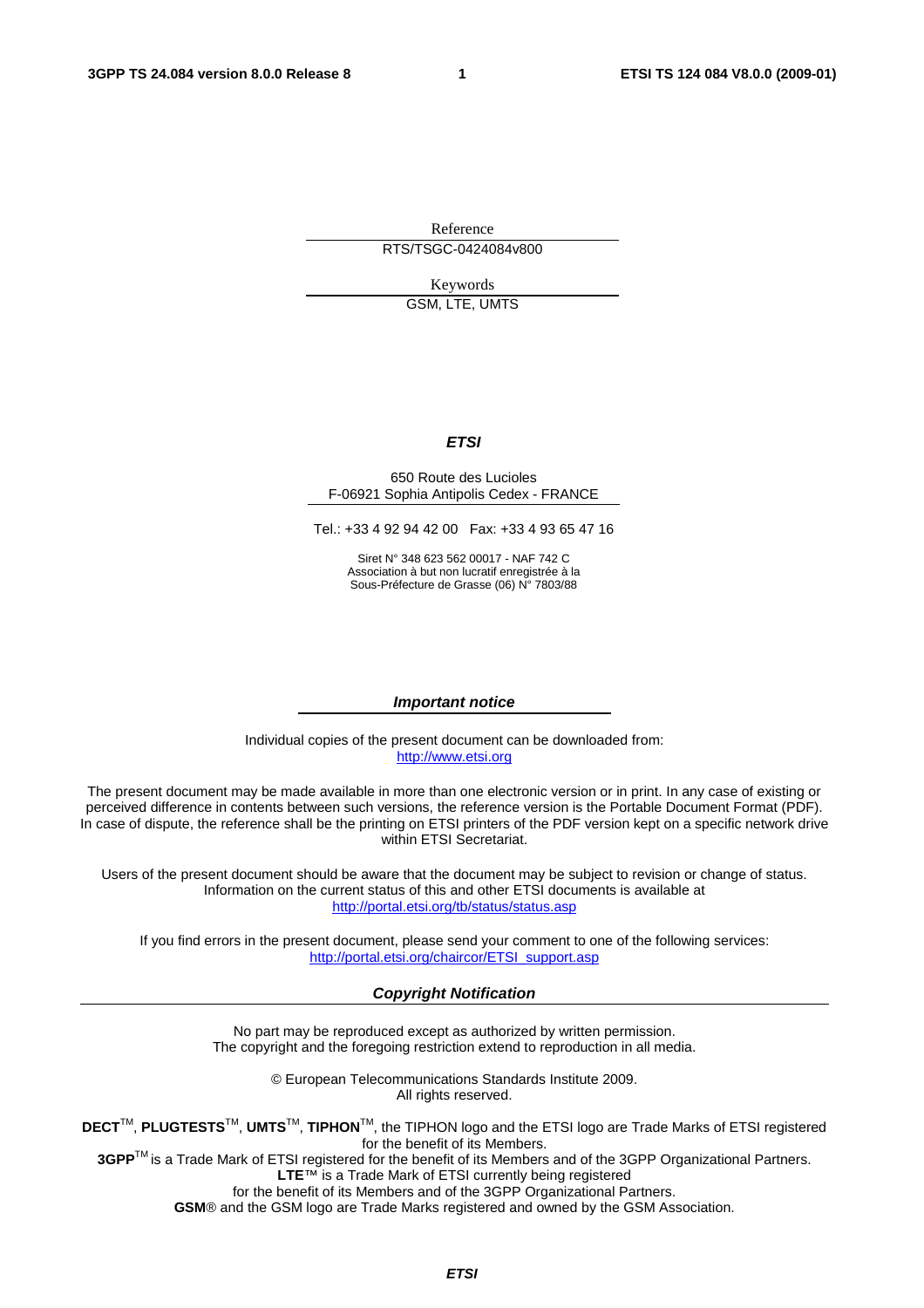# Intellectual Property Rights

IPRs essential or potentially essential to the present document may have been declared to ETSI. The information pertaining to these essential IPRs, if any, is publicly available for **ETSI members and non-members**, and can be found in ETSI SR 000 314: *"Intellectual Property Rights (IPRs); Essential, or potentially Essential, IPRs notified to ETSI in respect of ETSI standards"*, which is available from the ETSI Secretariat. Latest updates are available on the ETSI Web server [\(http://webapp.etsi.org/IPR/home.asp\)](http://webapp.etsi.org/IPR/home.asp).

Pursuant to the ETSI IPR Policy, no investigation, including IPR searches, has been carried out by ETSI. No guarantee can be given as to the existence of other IPRs not referenced in ETSI SR 000 314 (or the updates on the ETSI Web server) which are, or may be, or may become, essential to the present document.

# Foreword

This Technical Specification (TS) has been produced by ETSI 3rd Generation Partnership Project (3GPP).

The present document may refer to technical specifications or reports using their 3GPP identities, UMTS identities or GSM identities. These should be interpreted as being references to the corresponding ETSI deliverables.

The cross reference between GSM, UMTS, 3GPP and ETSI identities can be found under [http://webapp.etsi.org/key/queryform.asp.](http://webapp.etsi.org/key/queryform.asp)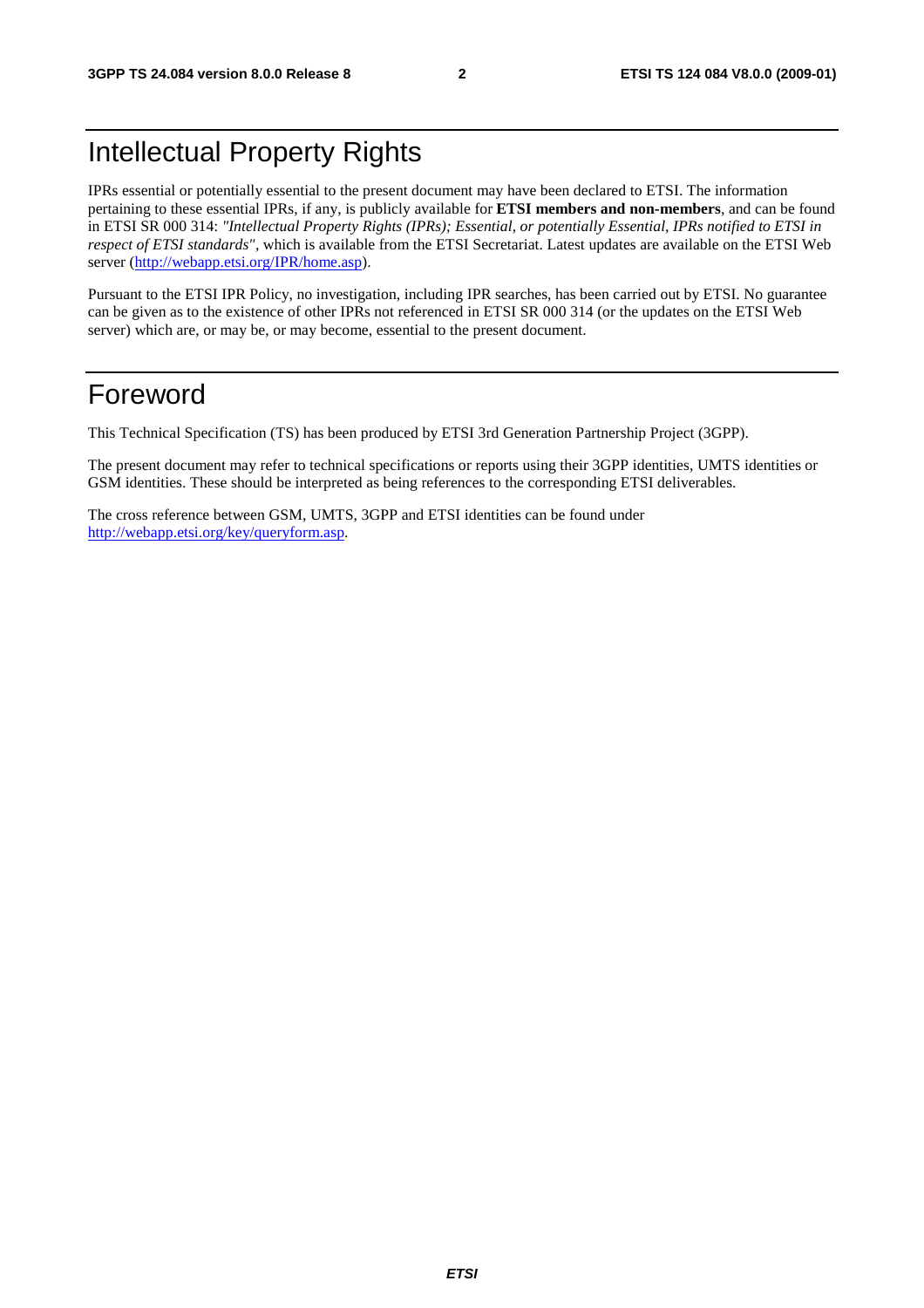$\mathbf{3}$ 

# Contents

| $\overline{0}$                |  |
|-------------------------------|--|
| 0.1                           |  |
| 0.2                           |  |
| 1                             |  |
| 1.1                           |  |
| 1.2                           |  |
| 1.2.1                         |  |
| 1.2.1.1                       |  |
| 1.2.1.2                       |  |
| 1.2.1.3                       |  |
| 1.2.1.4                       |  |
| 1.2.2                         |  |
| 1.2.2.1                       |  |
| 1.2.2.2                       |  |
| 1.3                           |  |
| 1.3.1                         |  |
| 1.3.1.1                       |  |
| 1.3.1.2                       |  |
| 1.3.1.3                       |  |
| 1.3.1.4                       |  |
| 1.3.1.5                       |  |
| 1.3.2                         |  |
| 1.4                           |  |
| 1.4.1                         |  |
| 1.4.1.1                       |  |
| 1.4.1.2                       |  |
| 1.4.1.3                       |  |
| 1.4.1.4                       |  |
| 1.4.1.5                       |  |
| 1.5                           |  |
| 1.6                           |  |
| 1.7                           |  |
| 1.8                           |  |
| <b>Annex A (informative):</b> |  |
|                               |  |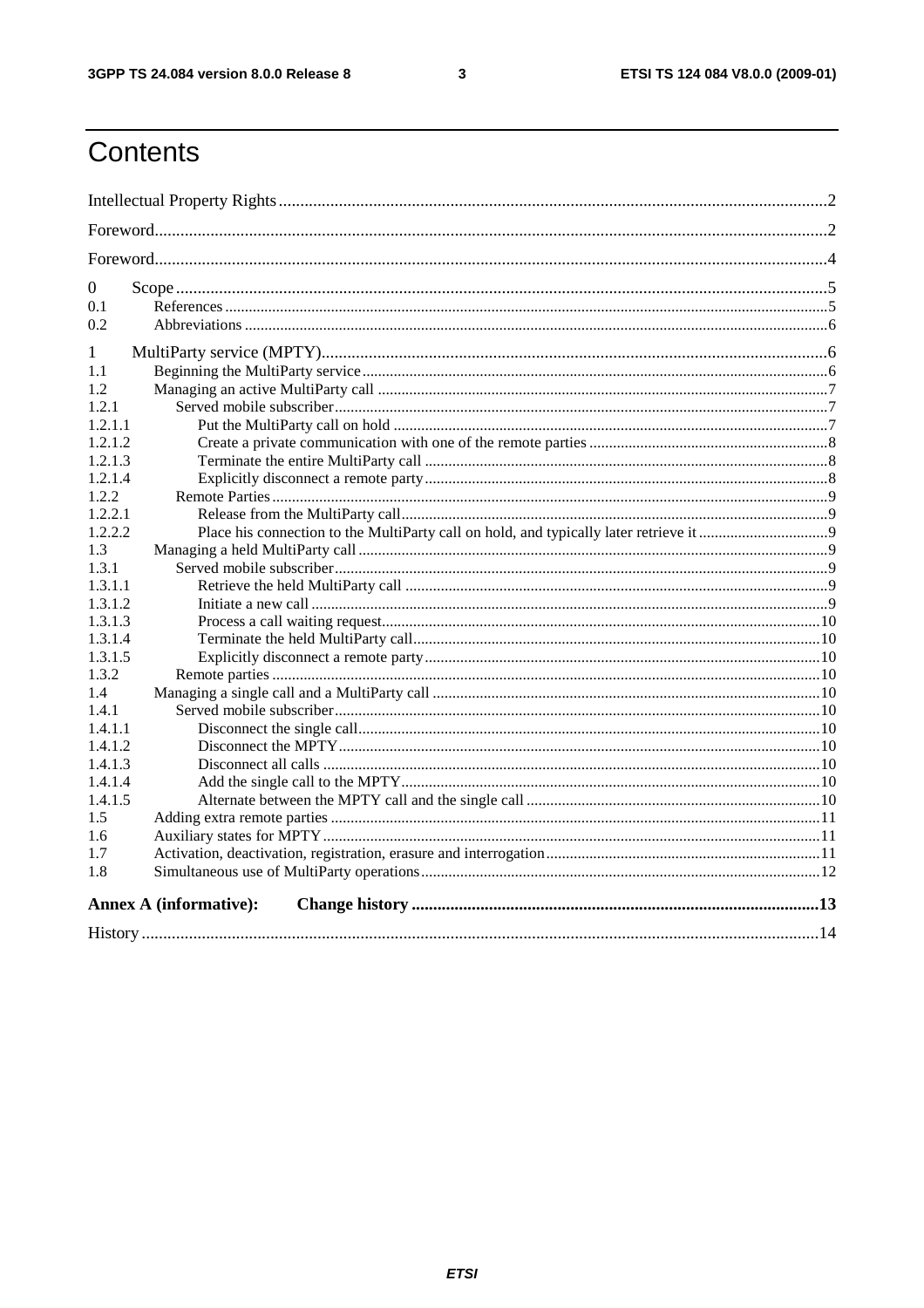# Foreword

This Technical Specification has been produced by the 3GPP.

This TS specifies the procedures used at the radio interface for normal operation and invocation of MultiParty supplementary services within the 3GPP system.

The contents of the present document are subject to continuing work within the TSG and may change following formal TSG approval. Should the TSG modify the contents of this TS, it will be re-released by the TSG with an identifying change of release date and an increase in version number as follows:

Version 3.y.z

where:

- x the first digit:
	- 1 presented to TSG for information;
	- 2 presented to TSG for approval;
	- 3 Indicates TSG approved document under change control.
- y the second digit is incremented for all changes of substance, i.e. technical enhancements, corrections, updates, etc.
- z the third digit is incremented when editorial only changes have been incorporated in the specification;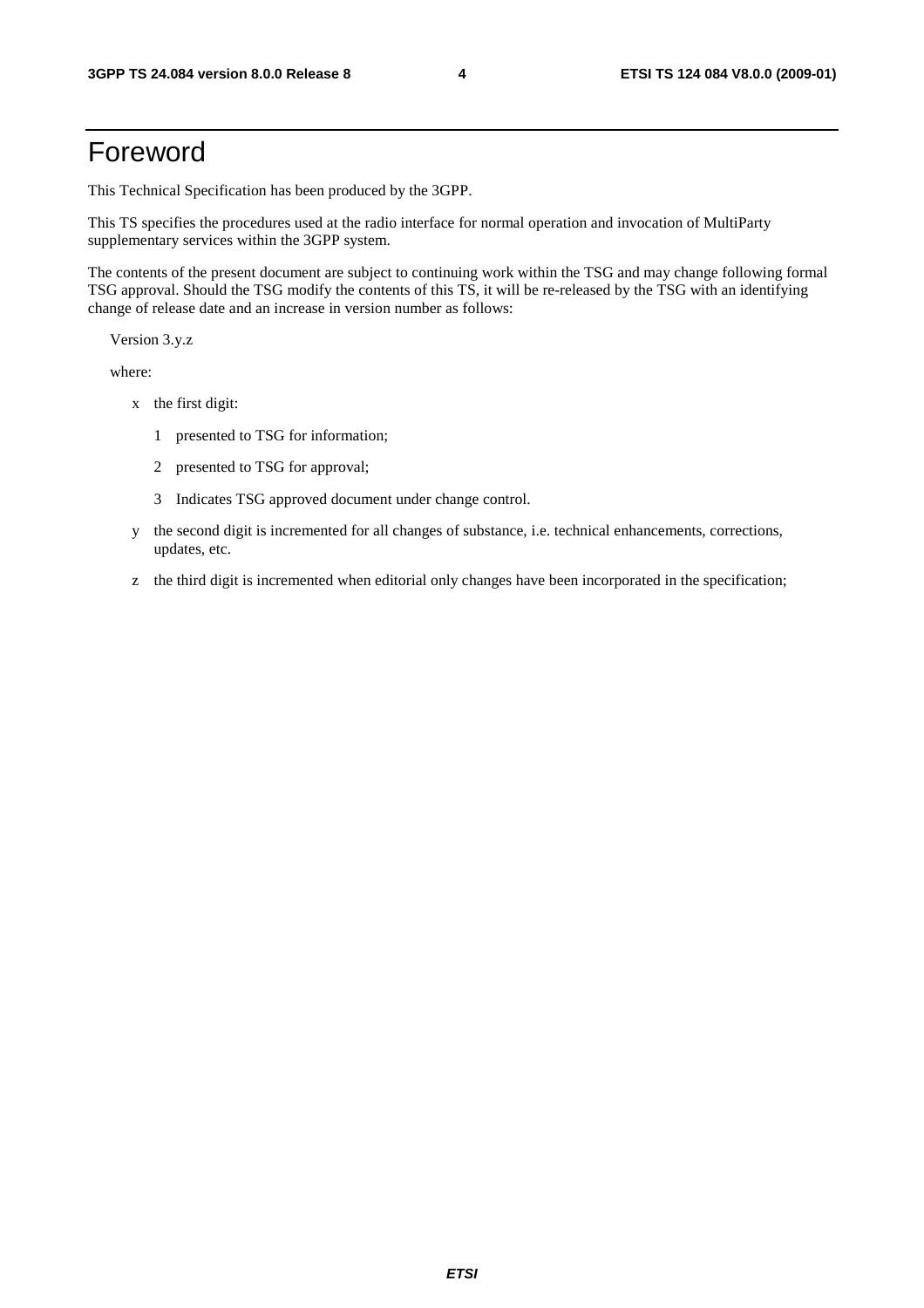# 0 Scope

The present document specifies the procedures used at the radio interface (Reference point Um as defined in 3GPP TS 24.002) for normal operation and invocation of MultiParty supplementary services.

In 3GPP TS 24.010 the general aspects of the specification of supplementary services at the layer 3 radio interface are given.

3GPP TS 24.080 specifies the formats and coding for the supplementary services.

Definitions and descriptions of supplementary services are given in 3GPP TS 22.004 and the 3GPP TS 22.08x and 3GPP TS 22.09x-series.

3GPP TS 22.084 is related specially to MultiParty supplementary services.

Technical realization of supplementary services is described in 3GPP TS 23.011 and the 3GPP TS 23.08x and 3GPP TS 23.09x-series.

3GPP TS 23.084 is related specially to MultiParty supplementary services.

The procedures for Call Control, Mobility Management and Radio Resource management at the layer 3 radio interface are defined in 3GPP TS 24.007 and 3GPP TS 24.008.

The following supplementary service belongs to the MultiParty supplementary services and is described in the present document:

MultiParty service (MPTY) (clause 1).

# 0.1 References

The following documents contain provisions which, through reference in this text, constitute provisions of the present document.

- References are either specific (identified by date of publication, edition number, version number, etc.) or non-specific.
- For a specific reference, subsequent revisions do not apply.
- For a non-specific reference, the latest version applies. In the case of a reference to a 3GPP document (including a GSM document), a non-specific reference implicitly refers to the latest version of that document *in the same Release as the present document*.
- [1] 3GPP TR 21.905: "Vocabulary for 3GPP Specifications".
- [2] 3GPP TS 22.004: "General on supplementary services".
- [3] 3GPP TS 22.081: "Line identification supplementary services Stage 1".
- [4] 3GPP TS 22.082: "Call Forwarding (CF) supplementary services Stage 1".
- [5] 3GPP TS 22.083: "Call Waiting (CW) and Call Hold (HOLD) supplementary services Stage 1".
- [6] 3GPP TS 22.084: "MultiParty (MPTY) supplementary services Stage 1".
- [7] 3GPP TS 22.085: "Closed User Group (CUG) supplementary services Stage 1".
- [8] 3GPP TS 22.086: "Advice of charge (AoC) supplementary services Stage 1".
- [9] 3GPP TS 22.088: "Call Barring (CB) supplementary services Stage 1".
- [10] 3GPP TS 22.090: "Unstructured Supplementary Services Data (USSD) Stage 1".
- [11] 3GPP TS 23.011: "Technical realization of supplementary services".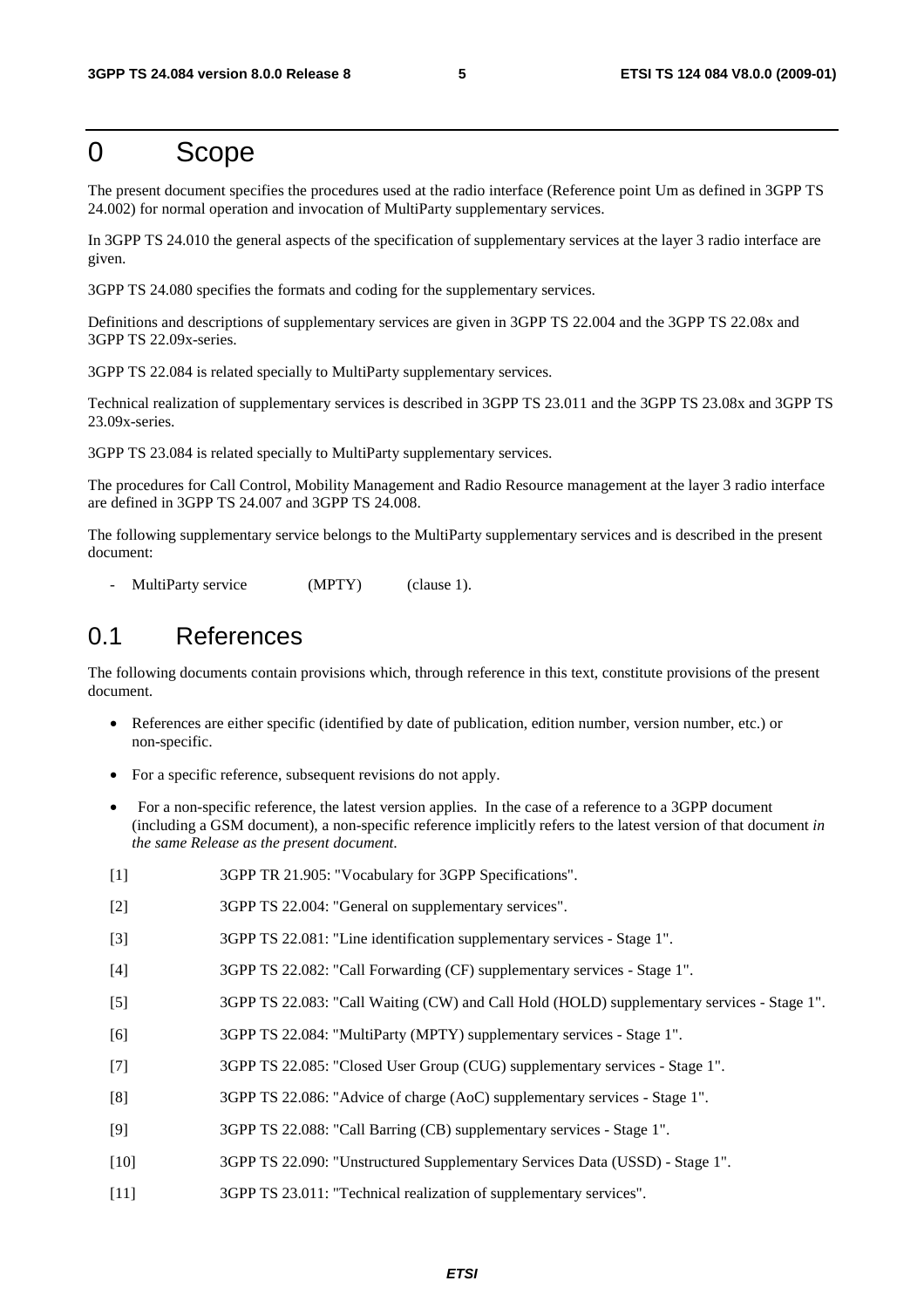- [12] 3GPP TS 23.081: "Line identification supplementary services Stage 2".
- [13] 3GPP TS 23.082: "Call Forwarding (CF) supplementary services Stage 2".
- [14] 3GPP TS 23.083: "Call Waiting (CW) and Call Hold (HOLD) supplementary services Stage 2".
- [15] 3GPP TS 23.084: "MultiParty (MPTY) supplementary services Stage 2".
- [16] 3GPP TS 23.085: "Closed User Group (CUG) supplementary services Stage 2".
- [17] 3GPP TS 23.086: "Advice of Charge (AoC) supplementary services Stage 2".
- [18] 3GPP TS 23.088: "Call Barring (CB) supplementary services Stage 2".
- [19] 3GPP TS 23.090: "Unstructured supplementary services operation Stage 2".
- [20] 3GPP TS 24.002: "GSM-UMTS Public Land Mobile Network (PLMN) Access Reference Configuration".
- [21] 3GPP TS 24.007: "Mobile radio interface signalling layer 3".
- [22] 3GPP TS 24.008: "Mobile radio interface layer 3 specification".
- [23] 3GPP TS 24.010: "Mobile radio interface layer 3; Supplementary services specification".
- [24] 3GPP TS 24.080: "Mobile radio interface layer 3 supplementary services specification; Formats and coding".
- [25] 3GPP TS 24.083: "Call Waiting (CW) and Call Hold (HOLD) supplementary services Stage 3".

### 0.2 Abbreviations

Abbreviations used in the present document are listed in 3GPP TR 21.905.

# 1 MultiParty service (MPTY)

# 1.1 Beginning the MultiParty service

The served mobile subscriber A may initiate an active MultiParty call from an active call C and a held call B.

The mobile station invokes the service by sending a FACILITY message to the network containing the BuildMPTY request. This BuildMPTY request indicates to the network that the mobile subscriber wishes all his calls to be connected together in a MultiParty call. The network will normally accept the request and connect the mobile subscriber with the other existing connections (active call C and held call B). If the request is not accepted, the network will indicate the error to the served mobile (see figure 1.1). The network confirms with the same transaction identifier. Error values are specified in 3GPP TS 24.080.

During the BuildMPTY operation the MS shall run a timer T(BuildMPTY). This timer is started when the operation is sent, and stopped when a response is received from the network. If this timer expires the MS shall assume that the operation has failed, locally release the invokeID, and may re-attempt the operation or inform the user of the failure.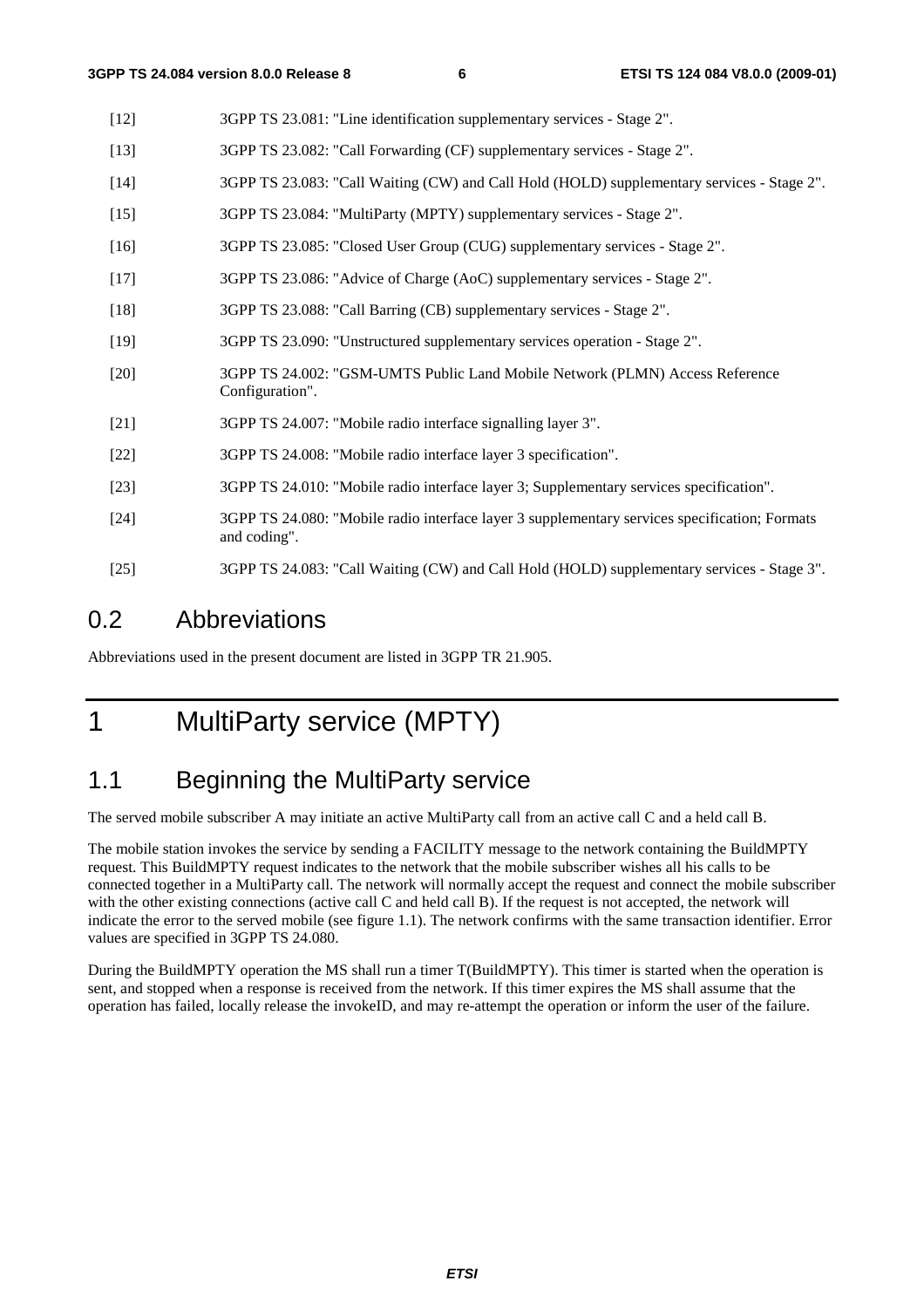| MS    |                                                                                                                       | <b>Network</b> |
|-------|-----------------------------------------------------------------------------------------------------------------------|----------------|
|       | FACILITY (TI A-B/A-C)                                                                                                 |                |
|       | Facility (Invoke = BuildMPTY)                                                                                         |                |
|       | FACILITY (TI A-B/A-C)                                                                                                 |                |
|       | Facility (Return result)                                                                                              |                |
|       | FACILITY/DISCONNECT/RELEASE/RELEASE COMPLETE (TI A-B/A-C)                                                             |                |
|       | Facility (Return error (Error))                                                                                       |                |
|       | FACILITY/DISCONNECT/RELEASE/RELEASE COMPLETE (TI A-B/A-C)                                                             |                |
|       | Facility (Reject (Invoke_problem))                                                                                    |                |
| NOTE: | A-B/A-C indicates a choice. The transaction identifier (TI) used must be that of the active call or the held<br>call. |                |
|       | Figure 1.1: Invocation of the MultiParty call                                                                         |                |
|       |                                                                                                                       |                |

If the network received a non-zero SS Screening indicator from the remote party's mobile station the network will also send indications towards the remote parties that the MultiParty call has been invoked, and towards the previously-held party to indicate that he is now retrieved (see figures 1.2 and 1.3). If the network did not receive a non-zero SS Screening indicator from the remote party's mobile station it shall not send a notification.

|                                                           | Network |
|-----------------------------------------------------------|---------|
| FACILITY (TI A-B)                                         |         |
| Facility (Invoke = NotifySS (HOLD, CallOnHold-indicator), |         |
| $Invoke = NotifySS (MPTY, MPTY indicator)$                |         |

NOTE: The CallOnHold notification (CallOnHold-indicator) sent to the remote subscriber is the same as described in 3GPP TS 24.083.

#### **Figure 1.2: Notification of invocation to previously-held remote party**

|                                                     | Network |
|-----------------------------------------------------|---------|
| FACILITY (TI A-C)                                   |         |
| Facility (Invoke = NotifySS (MPTY, MPTY indicator)) |         |

#### **Figure 1.3: Notification of invocation to previously-active remote party**

### 1.2 Managing an active MultiParty call

### 1.2.1 Served mobile subscriber

During an active MultiParty call the served mobile subscriber can request the network to:

#### 1.2.1.1 Put the MultiParty call on hold

This is achieved by sending a FACILITY message to the network with any transaction identifier corresponding to a call within the MultiParty call. This requests the network to place the mobile subscriber's connection to the MultiParty call on hold. The network confirms with another message containing **the same** transaction identifier (see figure 1.4).

During the HoldMPTY operation the MS shall run a timer T(HoldMPTY). This timer is started when the operation is sent, and stopped when a response is received from the network. If this timer expires the MS shall assume that the operation has failed, locally release the invokeID, and may re-attempt the operation or inform the user of the failure.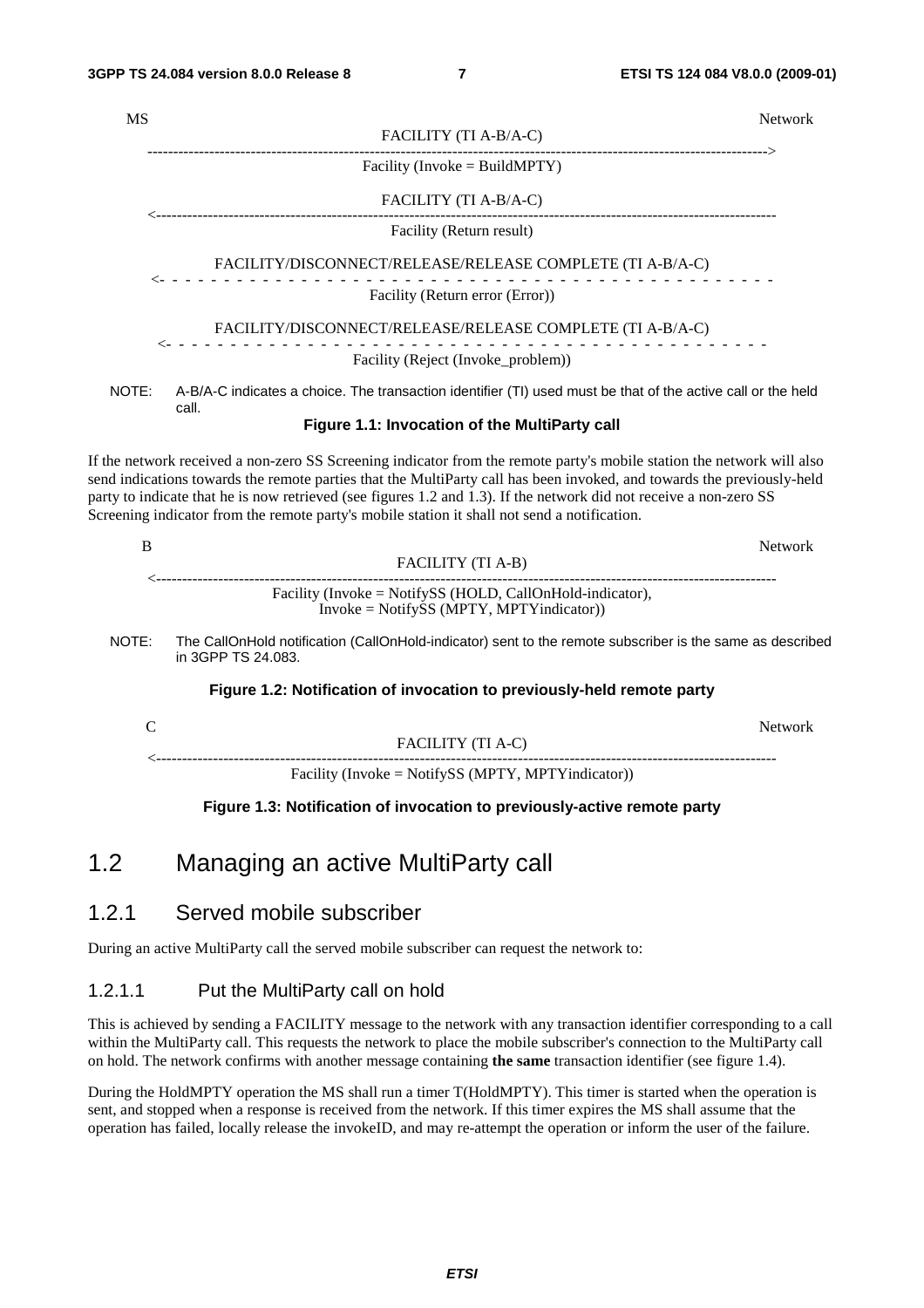| <b>Network</b>                                        |
|-------------------------------------------------------|
|                                                       |
|                                                       |
|                                                       |
|                                                       |
| FACILITY/DISCONNECT/RELEASE/RELEASE COMPLETE (TI A-X) |
|                                                       |
| FACILITY/DISCONNECT/RELEASE/RELEASE COMPLETE (TI A-X) |
|                                                       |
|                                                       |

NOTE:  $X = Any$  remote party in MultiParty call.

#### **Figure 1.4: Served mobile subscriber places his connection to the MultiParty call on hold**

Indications are sent towards all remote parties in the MultiParty call by means of normal CallOnHold notifications as described in 3GPP TS 24.083.

#### 1.2.1.2 Create a private communication with one of the remote parties

To create a private communication with one of the remote parties, the served mobile will send a SplitMPTY message to the network (see figure 1.5). The network will send normal CallOnHold notifications to the remote parties on hold in the MPTY call.

During the SplitMPTY operation the MS shall run a timer T(SplitMPTY). This timer is started when the operation is sent, and stopped when a response is received from the network. If this timer expires the MS shall assume that the operation has failed, locally release the invokeID, and may re-attempt the operation or inform the user of the failure.

| <b>MS</b> |                                                              | <b>Network</b> |
|-----------|--------------------------------------------------------------|----------------|
|           | <b>FACILITY (TI A-X)</b>                                     |                |
|           | Facility (Invoke = $SplitMPTY$ )                             |                |
|           | FACILITY (TI A-X)                                            |                |
|           | Facility (Return result)                                     |                |
|           | FACILITY/DISCONNECT/RELEASE/RELEASE COMPLETE (TI A-X)        |                |
|           | Facility (Return error (Error))                              |                |
|           | FACILITY/DISCONNECT/RELEASE/RELEASE COMPLETE (TI A-X)        |                |
|           | Facility (Reject (Invoke_problem))                           |                |
| NOTE:     | $X =$ Party with which to establish a private communication. |                |

#### **Figure 1.5: Served mobile subscriber requests a private communication with a single remote party**

#### 1.2.1.3 Terminate the entire MultiParty call

The MultiParty call is terminated by disconnecting all individual parties as described in subclause 1.2.1.4.

#### 1.2.1.4 Explicitly disconnect a remote party

Any remote party may be individually disconnected by initiation of call clearing as defined in 3GPP TS 24.008 with the same transaction identifier corresponding to that party.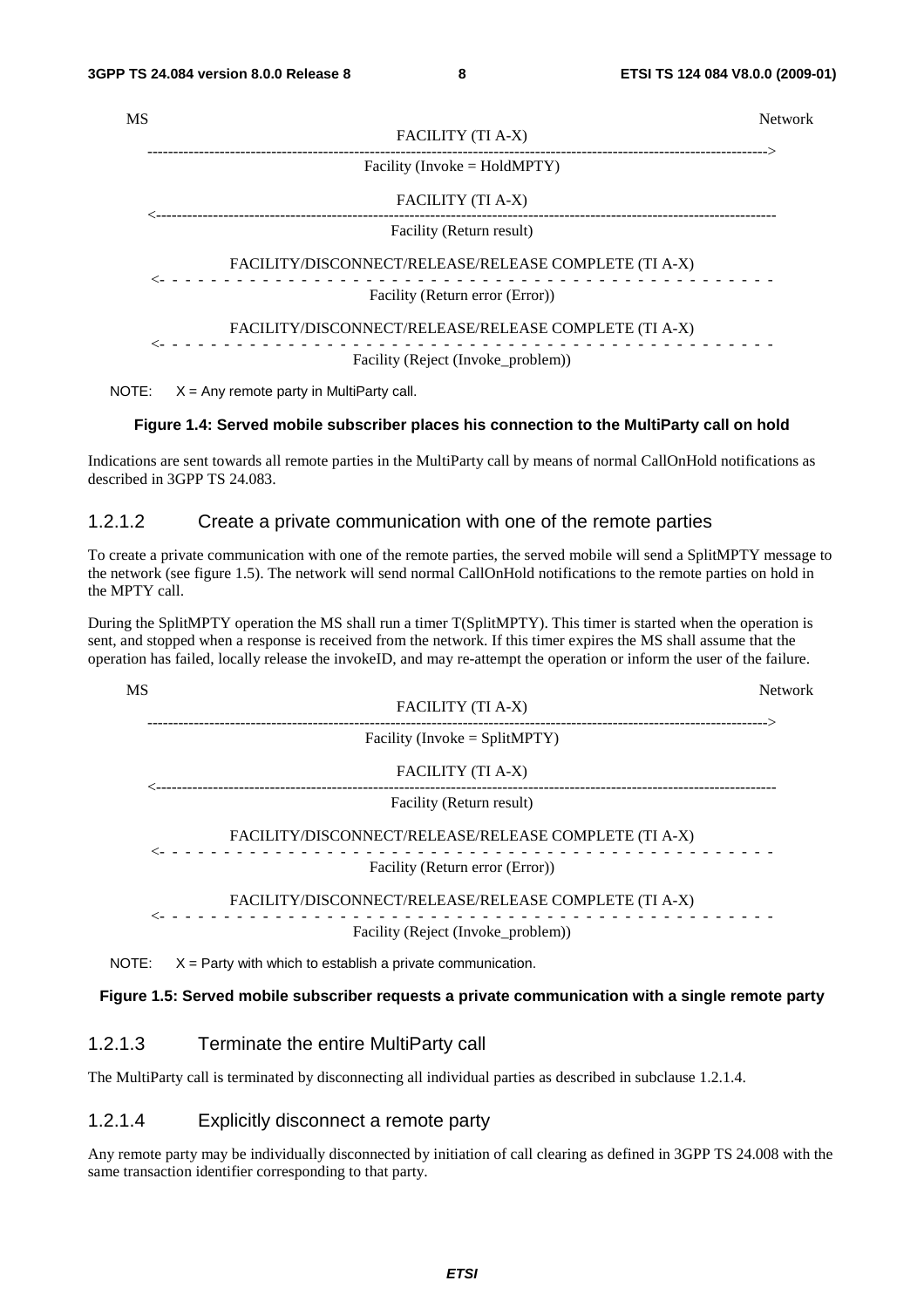### 1.2.2 Remote Parties

During an active MultiParty call any conferee is able to:

#### 1.2.2.1 Release from the MultiParty call

In this case, the network will initiate the call clearing procedure towards the served mobile subscriber as defined in 3GPP TS 24.008 with the transaction identifier corresponding to the disconnecting party.

#### 1.2.2.2 Place his connection to the MultiParty call on hold, and typically later retrieve it

Where a held/retrieved indication is received from any remote party, the network will forward this to the served mobile subscriber (see 3GPP TS 24.083).

### 1.3 Managing a held MultiParty call

### 1.3.1 Served mobile subscriber

During a held MultiParty call the served mobile subscriber can request the network to:

#### 1.3.1.1 Retrieve the held MultiParty call

To retrieve the held MultiParty call, a FACILITY message is sent to the network with a transaction identifier corresponding to any call in the MPTY. The network confirms the retrieval with another message containing **the same** transaction identifier (see figure 1.6).

During the RetrieveMPTY operation the MS shall run a timer T(RetrieveMPTY). This timer is started when the operation is sent, and stopped when a response is received from the network. If this timer expires the MS shall assume that the operation has failed, locally release the invokeID, and may re-attempt the operation or inform the user of the failure.

FACILITY (TI A-X)

MS Network

------------------------------------------------------------------------------------------------------------------------> Facility (Invoke = RetrieveMPTY)

FACILITY (TI A-X)

<------------------------------------------------------------------------------------------------------------------------

Facility (Return result)

FACILITY/DISCONNECT/RELEASE/RELEASE COMPLETE (TI A-X)

<- - - - - - - - - - - - - - - - - - - - - - - - - - - - - - - - - - - - - - - - - - - - - - - - Facility (Return error (Error))

FACILITY/DISCONNECT/RELEASE/RELEASE COMPLETE (TI A-X)

. <u>- - - - - - - - .</u> Facility (Reject (Invoke\_problem))

NOTE:  $X = Any$  remote party in MultiParty call.

#### **Figure 1.6: Served mobile subscriber retrieves MultiParty call**

Indications are sent towards all remote parties by means of normal CallOnHold (= CallRetrieved) notifications as described in 3GPP TS 24.083.

#### 1.3.1.2 Initiate a new call

This is achieved by normal call set-up procedures (3GPP TS 24.008).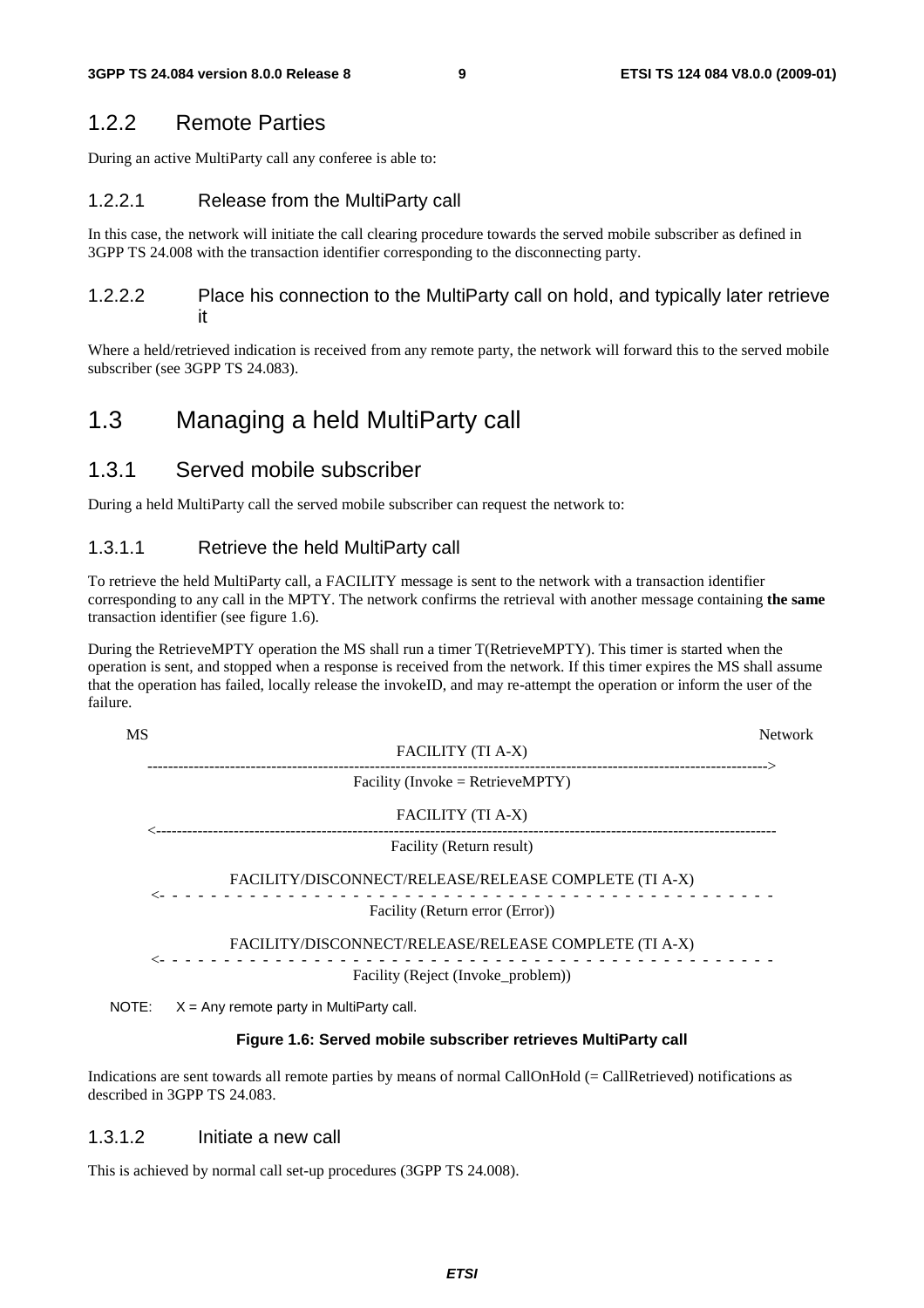#### 1.3.1.3 Process a call waiting request

This is described in 3GPP TS 24.083.

#### 1.3.1.4 Terminate the held MultiParty call

This is achieved by the same procedure as in subclause 1.2.1.3.

#### 1.3.1.5 Explicitly disconnect a remote party

This is achieved by the same procedure as in subclause 1.2.1.4.

### 1.3.2 Remote parties

During a held MultiParty call any remote party is able to perform the same operations as described for an active MultiParty call in subclause 1.2.2.

# 1.4 Managing a single call and a MultiParty call

### 1.4.1 Served mobile subscriber

If the served mobile subscriber is connected to a MultiParty call (active or on hold) and another single call (active or on hold), he can request the network to:

#### 1.4.1.1 Disconnect the single call

This is achieved by using the call clearing procedure as described in 3GPP TS 24.008 with the transaction identifier corresponding to the single call.

#### 1.4.1.2 Disconnect the MPTY

This is achieved by the same procedure as disconnecting a held/active MPTY without another call (see subclauses 1.2.1 and 1.3.1).

#### 1.4.1.3 Disconnect all calls

This is achieved by using the procedures in subclauses 1.4.1.1 and 1.4.1.2.

#### 1.4.1.4 Add the single call to the MPTY

The served mobile subscriber may request the connection of all his calls, held and active, into an active MultiParty call at any time by sending a FACILITY message with the transaction identifier corresponding to any remote party and containing the BuildMPTY invoke component (see subclause 1.1). This procedure will apply whether the MultiParty call is on hold or active, and whether the single call is on hold or active.

If the request is successful, previously held remote parties will receive an MPTY notification and a CallRetrieved notification as shown in figure 1.2, and previously active remote parties will receive an MPTY notification as shown in figure 1.3. If the network did not receive a non-zero SS Screening indicator from the remote party's mobile station it shall not send a notification.

If the request is unsuccessful e.g. because the maximum number of remote parties has already been reached, then an error is returned to the served mobile subscriber, as shown in figure 1.1. Error values are specified in 3GPP TS 24.080.

#### 1.4.1.5 Alternate between the MPTY call and the single call

This procedure follows the Alternate procedure defined in 3GPP TS 24.083 with the exception that the MPTY call is held/retrieved using HoldMPTY/RetrieveMPTY in place of HOLD/RETRIEVE as follows: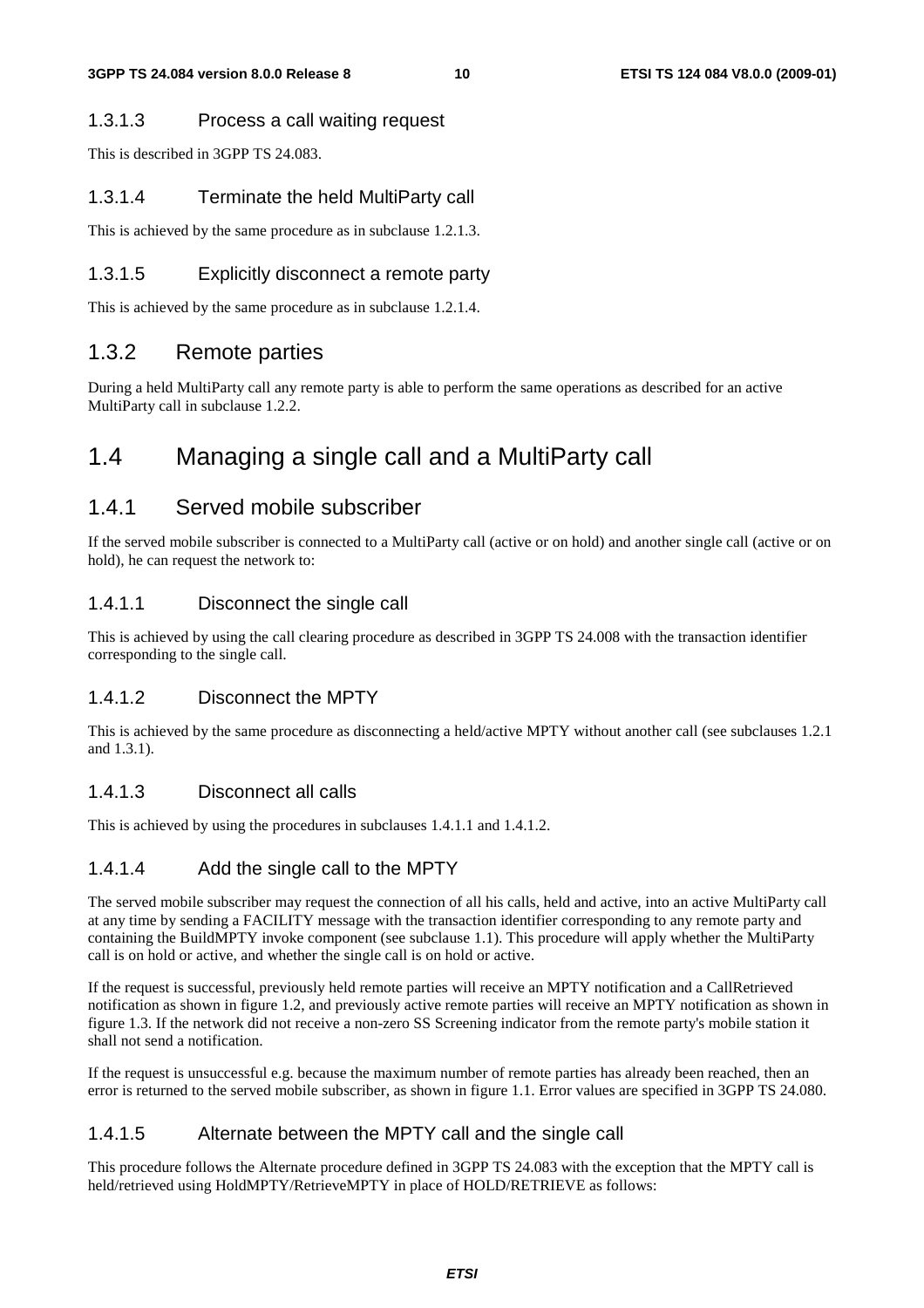| Single call             | <b>MPTY call (Facility)</b> |
|-------------------------|-----------------------------|
| <b>HOLD</b>             | Invoke (HoldMPTY)           |
| <b>HOLD ACKNOWLEDGE</b> | Return result               |
| <b>HOLD REJECT</b>      | Return error (error)        |
| <b>RETRIEVE</b>         | Invoke (RetrieveMPTY)       |
| RETRIEVE ACKNOWLEDGE    | Return result               |
| <b>RETRIEVE REJECT</b>  | Return error (error)        |

# 1.5 Adding extra remote parties

Extra remote parties are added by placing the MultiParty call on hold (subclause 1.2.1.1), setting up a new connection (either a new call or a waiting call) and then sending a FACILITY message to the network requesting that the active call be joined with the MPTY, using the same signalling as for invocation (see figure 1.1). This results in an active MultiParty call.

Notifications are sent as for the initial invocation (i.e. previously-held parties in MPTY receive CallRetrieved notifications and MPTY notifications; the new remote party only receives an MPTY notification) (see figures 1.2 and 1.3). If the network did not receive a non-zero SS Screening indicator from the remote party's mobile station it shall not send a notification.

If the request is not accepted, e.g. because the maximum number of remote parties has already been reached, then the error is indicated to the mobile station. Error values are specified in 3GPP TS 24.080.

# 1.6 Auxiliary states for MPTY

In the call hold service (3GPP TS 24.083), a two dimensional state space is defined, where the first dimension corresponds to the 3GPP TS 24.008 call control state and the second dimension corresponds to the call hold state (Idle, Hold Request, Call Held, Retrieve Request). For the purposes of the MPTY service, it is necessary to introduce another dimension to this state space, i.e. the MultiParty state.

There are four auxiliary states associated with the MPTY service:

- Idle;
- MPTY request;

A request has been made to add this call to the MPTY.

Call in MPTY;

This call is in the MPTY.

Split request;

A request has been made to remove this call from the MPTY.

These Auxiliary states apply in addition to the 3GPP TS 24.008 call control states and the 3GPP TS 24.083 call hold states. Thus for example, an active call in a held MPTY has the state (Active, Call held, Call in MPTY). Not all states are allowed, for example an MPTY cannot be split while it is held, so (Active, Call held, Split request) is forbidden.

# 1.7 Activation, deactivation, registration, erasure and interrogation

Activation, deactivation, registration, erasure and interrogation of the MultiParty service are not applicable.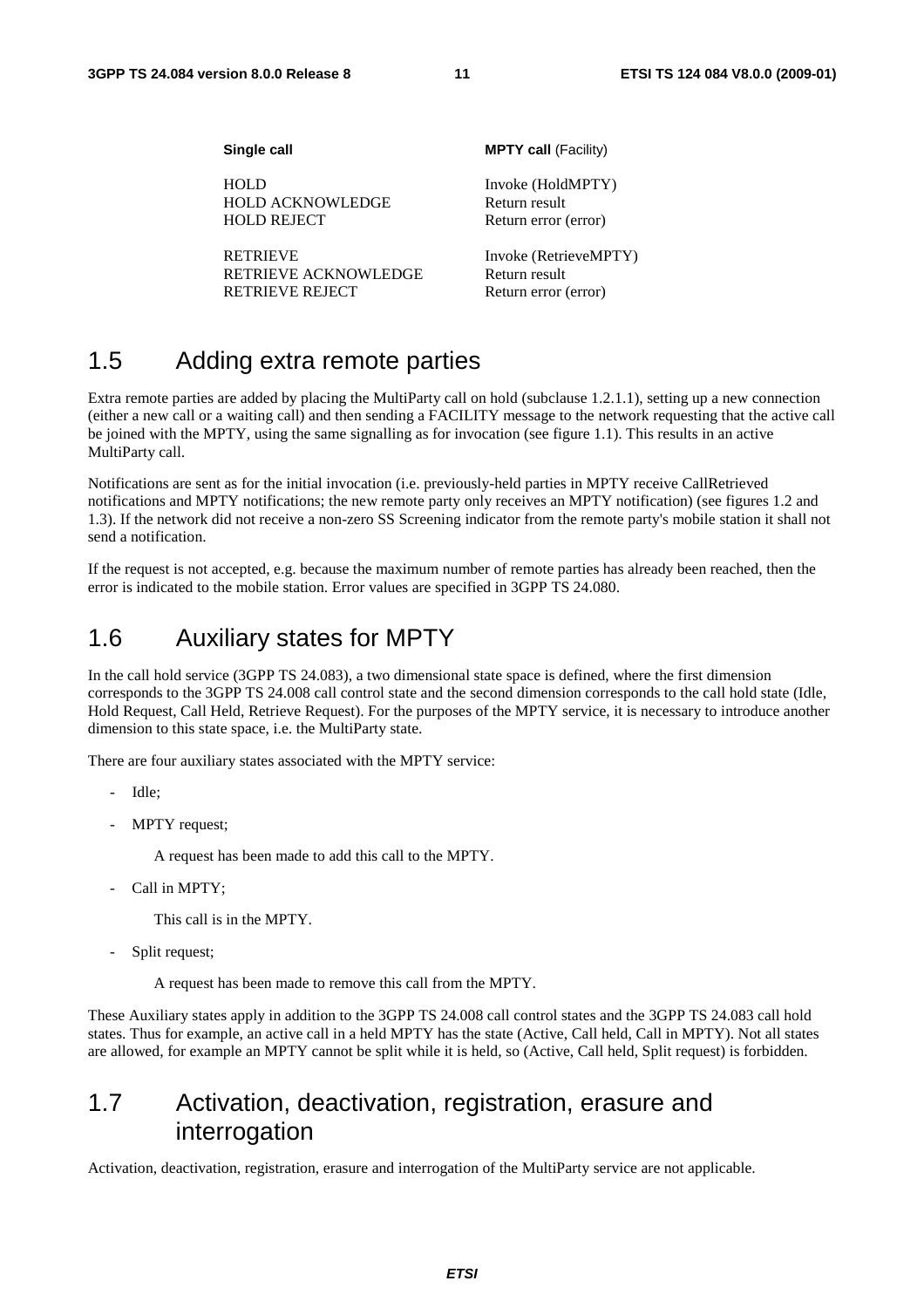# 1.8 Simultaneous use of MultiParty operations

The operations BuildMPTY, SplitMPTY, HoldMPTY and RetrieveMPTY interact with each other, and cannot be applied simultaneously. Once the mobile station has initiated one of these operations, it shall not initiate another MultiParty operation until the first operation has been acknowledged by the network, or the MS locally determines (due to timer expiry) that the first operation has failed.

The use of several MultiParty operations as different components in the same message is not allowed.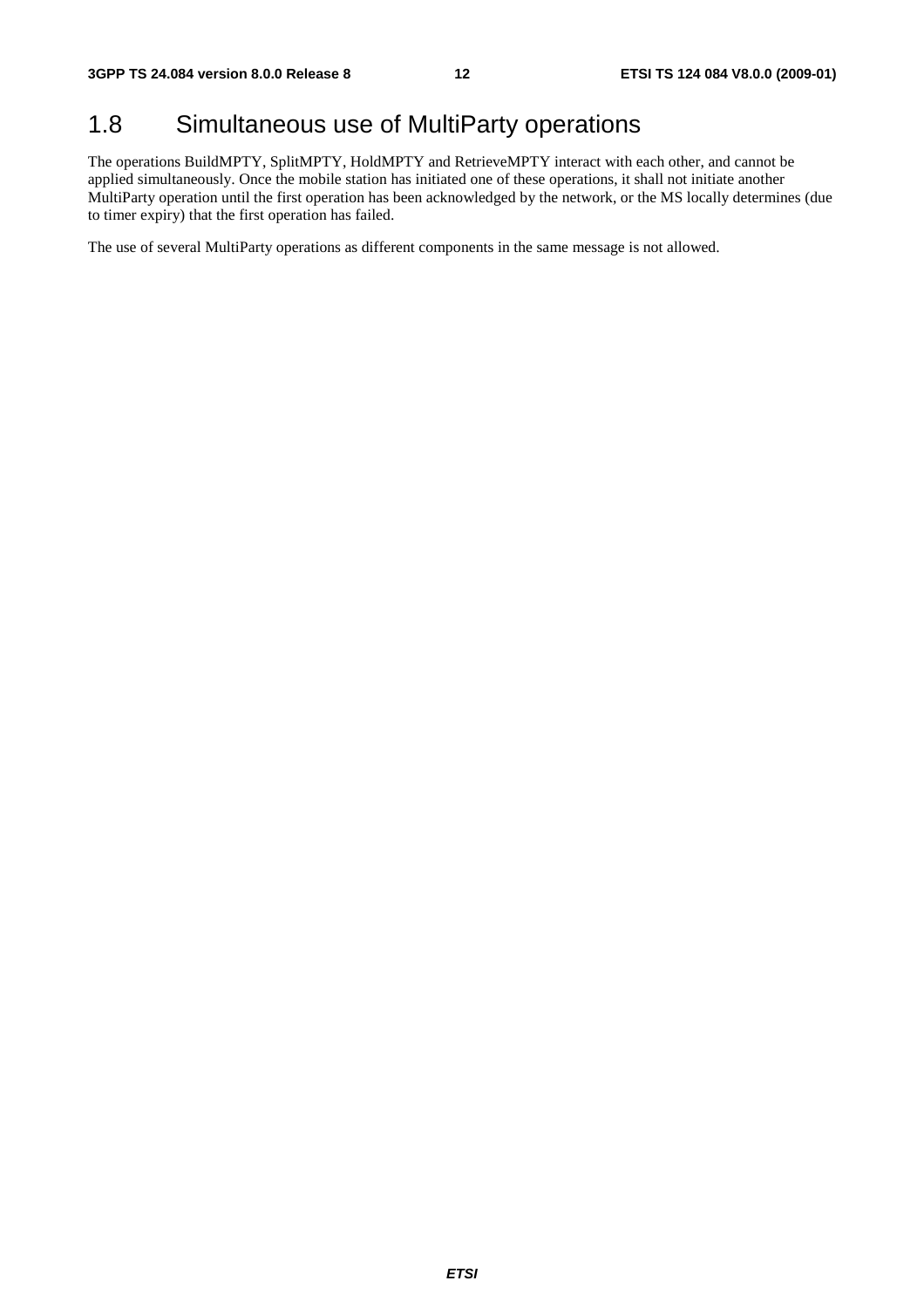# Annex A (informative): Change history

| <b>Change history</b> |                 |                |           |                 |                    |                               |
|-----------------------|-----------------|----------------|-----------|-----------------|--------------------|-------------------------------|
| <b>TSG CN#</b>        | <b>Spec</b>     | <b>Version</b> | <b>CR</b> | <phase></phase> | <b>New Version</b> | <b>Subject/Comment</b>        |
| Apr 1999              | GSM 04.84 6.0.0 |                |           |                 |                    | Transferred to 3GPP CN1       |
| CN#03                 | 24.084          |                |           | <b>R99</b>      | 3.0.0              | Approved at CN#03             |
| CN#11                 | 24.084          | 3.0.0          |           | Rel-4           | 4.0.0              | Release 4 after CN#11         |
| CN#16                 | 24.084          | 4.0.0          |           | Rel-4           | 4.0.1              | References updated            |
| CN#16                 | 24.084          | 4.0.1          |           | Rel-5           | 5.0.0              | Release 5 created after CN#16 |
| CN#26                 | 24.084          | 5.0.0          |           | Rel-6           | 6.0.0              | Release 6 created after CN#26 |
| CT#36                 | 24.084          | 6.0.0          |           | Rel-7           | 7.0.0              | Upgraded unchanged from Rel-6 |
| CT#42                 | 24.084          | 7.0.0          |           | Rel-8           | 8.0.0              | Upgraded unchanged from Rel-7 |